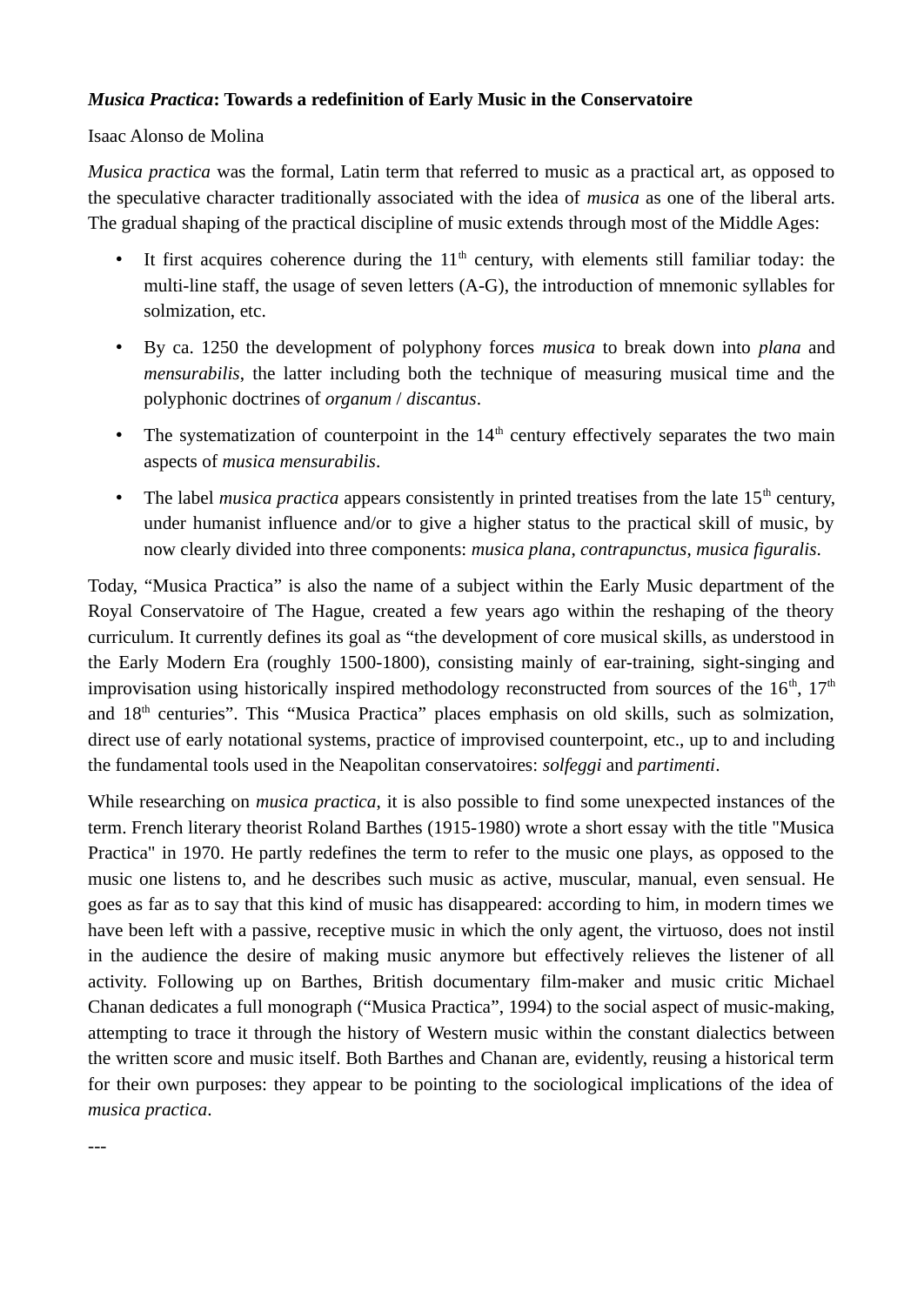The fundamental changes in society ca. 1800 completely reshaped the "system of the arts", to take the expression from Larry Shiner ("The Invention of Art", 2001): his main point is that the  $18<sup>th</sup>$ century saw the progressive crystallization of a group of disciplines, the fine arts, which are practiced primarily for their aesthetic value and separated from the crafts and their functional utility. Upon the Fall of the Ancien Régime, artists lose their traditional patrons (church, aristocracy) and must survive in a new artistic market, oriented towards the now dominant burgeois class and subjected to the laws of supply and demand. Martha Woodmansee ("The Author, Art and the Market", 1994) describes aesthetics itself, as a philosophy of art, as an adaptation to the new mode of production: it provides an ideological framework to justify and give value to "higher" artistic expressions.

The central object of the fine arts is no longer the process of skilled work, but the product, the work of art itself, as an autonomous, individual and self-sufficient artifact. Separated from function, it is "art for the sake of art" (*ars gratia artis*), but it also becomes a commodity: in the old system, artists were on the payroll of their patrons, now, the patrons can only buy a piece of their art. As for music, Lydia Goehr ("The Imaginary Museum of Musical Works", 1992) has argued that, although the idea of a written-down composition being a finished thing can be traced to ca. 1500 (the *resfacta* of Tinctoris, the *opus perfectum et absolutum* of Listenius), dealing with music primarily in terms of musical works only becomes the norm ca. 1800. Paintings, sculptures or symphonies: works of art become segregated pieces, disconnected from functional utility. But they do not live in a vaccuum: they will find their place in institutions created specifically for them, like museums, galleries, concert halls, conservatoires, etc.

The model for all modern conservatoires, the Conservatoire of Paris (founded in 1795), inherited not just the name but also a great deal of craft-like methodologies from the old Italian *conservatori*. Nevertheless, it was altogether a different institution, run by the state and built on the idea of music as a fine art, closely connected to concert culture (the "imaginary museum"), where musical training deals primarily with the performance of existing repertoire (the canon). Under the dominant ideology of aesthetics, where art almost plays the role of a secular religion, a musical work is created by a genius, acquiring the status of a sacred text, which is then interpreted and brought to life by a priestly class (performers) in the secularized versions of ceremonies and temples (concerts, concert halls). A music education compliant of that ideology (centered on the excellent performance of repertoire) is ultimately alienating both for performers and audiences. This is still the norm today for Classical Music, but also for Early Music. Early Music, if understood as early repertoire, and even if understood as an attitude on how to deal with that early repertoire, is still centered on the repertoire, on the work of art. At least in that aspect, it represents no fundamental change as for the dominant ideas of music or art.

---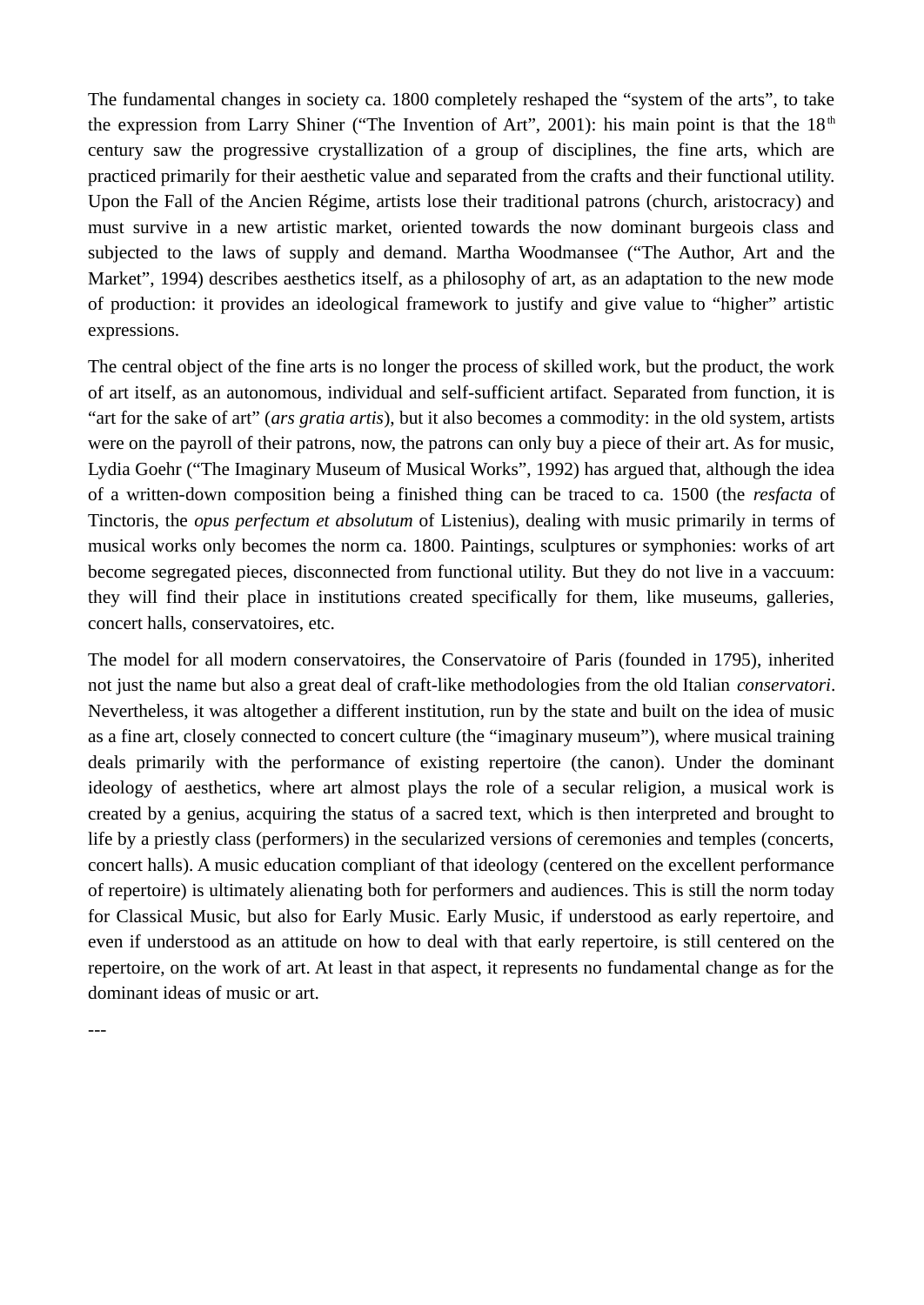The sociologist Richard Sennet has explored the ideas of craft and craftsmanship, and their problematic role in today's society ("The Craftsman", 2008). The modern world demands quick results, but a craft is rather slow; it is process driven as opposed to production driven, problemfinding as opposed to problem-solving. Together with the ever-present devaluation of manual labor and the effects of industrialization and mass production, Sennet specifically points to the separation of art and craft as a critical turning point in history. The artist seems to express a unique, extraordinary individuality, and channels an otherworldy inspiration to give shape the work of art. But the craftsman is part of a guild, internalizing a discipline through many years of work, to the point of shaping his very identity. The tacit knowledge of a community is transmitted from master to apprentice in one of the most natural social hierarchies experienced by people. Even more, craftsmanship is a fundamental factor of humanization of labor.

The Early Music movement was once a countercultural, even subversive affair. It challenged the dominant ideology within the world of Classical Music. But hegemony maintains dominance through assimilation of those who resist it, and the assimilation of Early Music into concert life, recording industry and the conservatoire is almost a paradigmatic example. Nevertheless, Early Music can still offer a further challenge, indeed, it has been already offering that challenge for a while.

In the last couple of decades it has become clear that some skills that were originally revived as "performance practice" are acquiring a significance that surpasses initial motivation. Improvisatory skills such as basso continuo, counterpoint, diminution, etc., but also solmization or performing directly from original notation (especially for music in choirbook and partbook format) are actually changing the way Early Music practitioners understand music. Even going back to one of the fundamental premises, that of original instruments, a similar feeling arises: they might have been brought back for aesthetic reasons (ie. how their characteristics match the repertoire), but it is the actual process of learning to make music with them is what causes a tremendous effect on the musicianship of those who take the step and learn to play on them.

Because of some coincidences, the year 2007 could be seen as a turning point. Bruce Haynes, in "The End of Early Music" (2007) argued that the main issue was not historical accuracy, following up on the whole authenticity debate. Instead of a return to the past, the goal ("the end") of Early Music is to enrich the present with a revival of early performing ideals, styles, and techniques. Probably eloquence is the most important one: a rhetoric-inspired way of performing through which expressivity is liberated from the objective/subjective dichotomy, and that, in my opinion, was already at the core of the writings of Nikolaus Harnoncourt, more than historical authenticity.

But 2007 is also the year of publication of Gjerdingen's "Music in the Galant Style", the year of a *Basler Jahrbuch* exploring improvisatory practices from the Middle Ages till the 18<sup>th</sup> century, and the year of a *Journal of Music Theory* issue integrally dedicated to *partimento*. All of these hint to an extension of the idea of Early Music beyond written repertoire. We must also recall here that Haynes already advocated not only for an eloquent "period style" of performance but also for "period improvisation" and even "period composition".

---